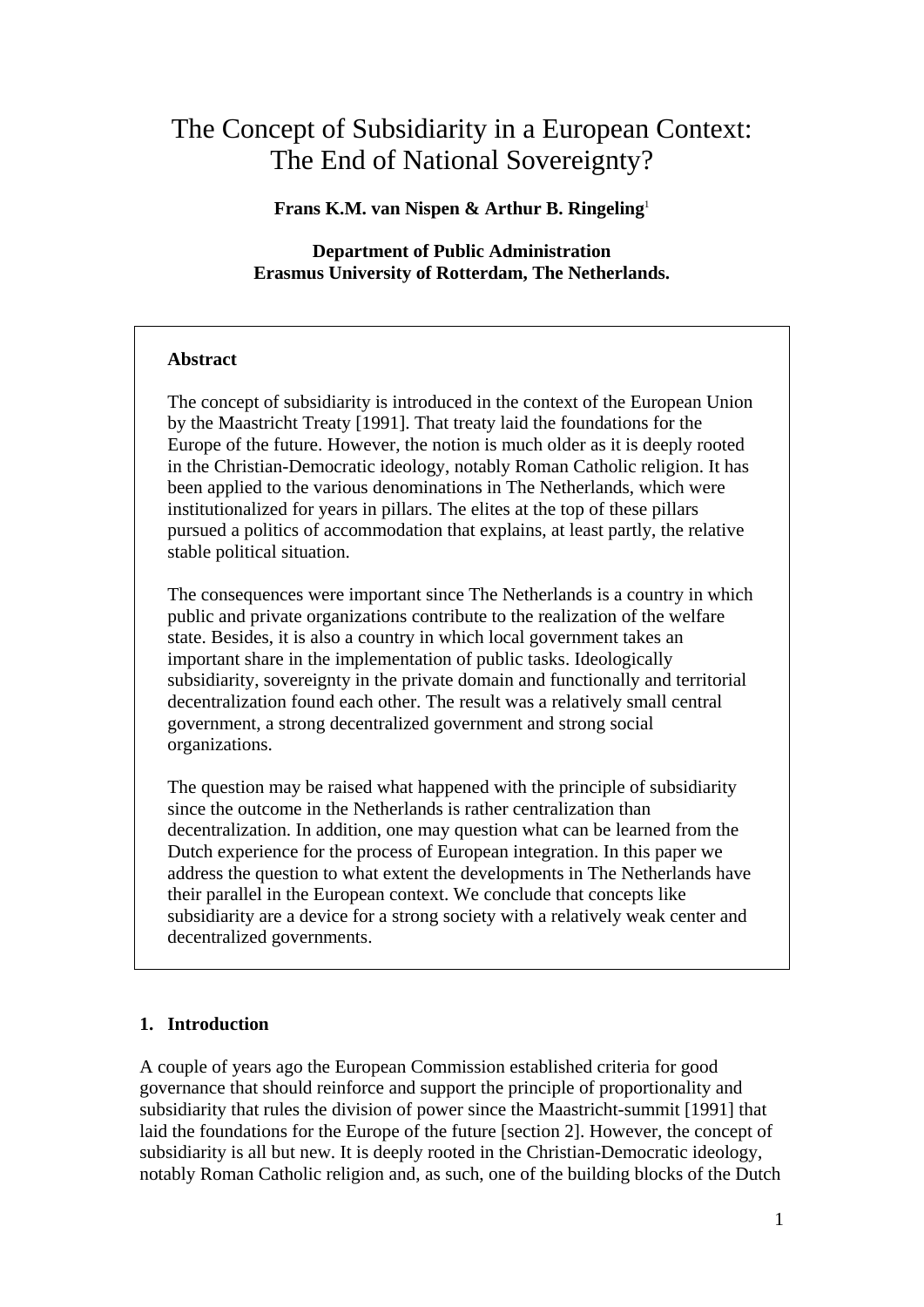society. The concept has been applied to the various denominations in The Netherlands, which were institutionalized for years in pillars [Lijphart 1975]. The elites at the top of these pillars pursued a politics of accommodation that explains, at least partly, the relative stable political situation [section 3]. A closer look reveals that the Dutch society is much more centralized than though on the basis of the principle of subsidiarity. The question is what happened: did politician pay lip-service to the principle of subsidiarity or is it frustrated by perverse effects or by side-effects of the developments in other policy areas? In addition, one may question what can be learned from the Dutch experience for the process of European integration: is it doomed to fail too in an international context? [section 4].

The domain of the European Union is continuously expanding to new frontiers. It is said that already more than 60 percent of out laws and regulations are made in Brussels. The case of the budgetary policy, that is long considered to belong to the exclusive domain of the European member states, shows that it subject to silent centralization to the supranational level as a consequence of the joint monetary policy [section 5]. Finally, the question may be raised what this means for the sovereignty of the European member states. The ruling of the European Court of Justice regarding the interpretation of the Stability and Growth Pact [SGP] confirms that the principle of subsidiarity is applicable and therefore, that the budgetary policy is subject to centralization. Contrary to the monetary policy, the authority to pursue a budgetary policy will be never transferred completely to a supranational institution.

#### **2. Governance**

The last couple of decades the role of government has been under attack. We have featured a shift away from government to governance. It is referring to a wide variety of meanings [Rhodes 1997; Kooiman 2002, p. 72], but above all to another role of the government. On one side authors like Osborne and Gaebler have the view that:

*'Governance is the process by which we collectively solve our problems and meet our society's need. Government is the instrument we use. The instrument is outdated and the process of reinvention has begun'* [Osborne & Gaebler 1993, p. 24].

It should be admitted that the government is no longer - if ever in The Netherlands as will become clear later - the conductor of a orchestra, but one of the musicians, though a very special one [Ringeling 1990]. There are others that take a more radical stand advocating a minimalist role of the government leading to the so-called 'hollow state'. In the meantime governments go on doing the things that they do, did in the past and will do in the future. What we can say is that the old hierarchical model has crumbled in the Western world. But the extent differs from country to country. The concept of a network [Kickert, Klijn & Koppenjan, 1997] is, as such, more appropriate for the description and explanation of developments and events in society. Not surprisingly, the concept of a network is seen as one of the major shifts in governance [Kersbergen & Van Waarden 2001]. The other shift are from nation state to supranational institutions, from government to court, from public to semi-public or private organizations, from hierarchies to markets.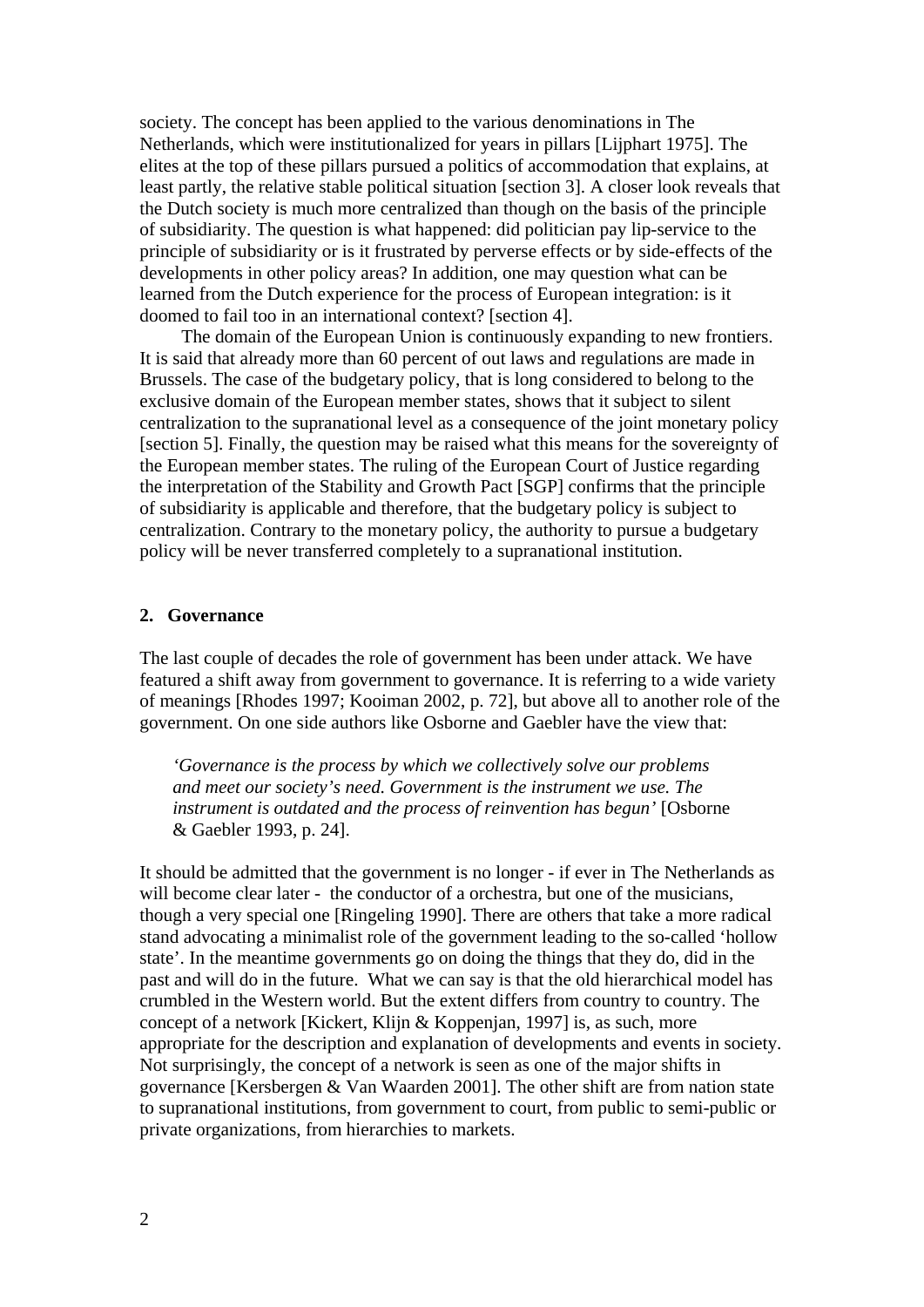#### **European Governance**

The bulk of the literature on European governance suggests that governance should be seen as a multi-level issue, requiring coordination between the various levels of government [Rosamond, 2000, p. 110, Hooghe and Marks, 2001]. The point of departure of this approach is the existence of overlapping competencies among multiple levels of governments and the interaction of political actors across the levels [Sandholtz & Stone Sweet 1998]. Instead of a two-level game adopted by statecentrists, multi-level governance theorists posit a set of overarching, multi-level policy networks [Marks et al. 1996, p. 41]. It is even seen as 'an extra level or layer of governance that has been 'fused' onto the nation-state' [Wessels 1997; Peterson & Bomberg 1999. p. 5]. We join that literature, though a white paper on European governance is referring to a broader interpretation of governance, creating an opening for new problem definitions and, as a consequence, new courses of action. It also established a set of five criteria for *good* governance - accountability, coherence, effectiveness, openness and participation - underpinning that democracy and the rule of law should guide the 'modus operandi' of the European institutions. Strangely enough, criteria as equity and legitimacy are not among the yardsticks. The application of these criteria should reinforce the principle of proportionality and subsidiarity:

*'From the conception of policy to its implementation, the choice of the level at which action is taken [from EU to local] and the selection of the instruments used must be in proportion to the objectives pursued. This means that before launching an initiative, it is essential to check systematically [a] if public action is really necessary, [b] if the European level is the most appropriate one, and [c] if the measures chosen are proportionate to those objectives'* [White Paper 2001, p. 8-9].

In addition, the European Commission has committed itself to withdraw proposals that undermine the principle of subsidiarity [White Paper 2001, p. 22]. The application of the principle of proportionality and subsidiarity in pursuing the main goals of the European policies is being reported every year.

The principles of good governance should not be equated, by the way, to democratic government, as better governance cannot be the answer to a democratic deficit. One of the major concerns has to do with the accountability and legitimacy of the joint monetary policy.

# **Subsidiarity**

The principle of subsidiarity is closely related to the concept of a federation. It is the only theory of European integration that refers to subsidiarity as a principle for the allocation of tasks, responsibility and authority among the various layers of government. [Bekkers 1995, p. 14]. Strangely enough, the F-word is banned from the vocabulary of the European political leaders – which is not to say that we are not moving in the direction of a federation – but the principle of subsidiarity survived as one of the criteria for European governance [Alting van Geusau 1995, p. 51].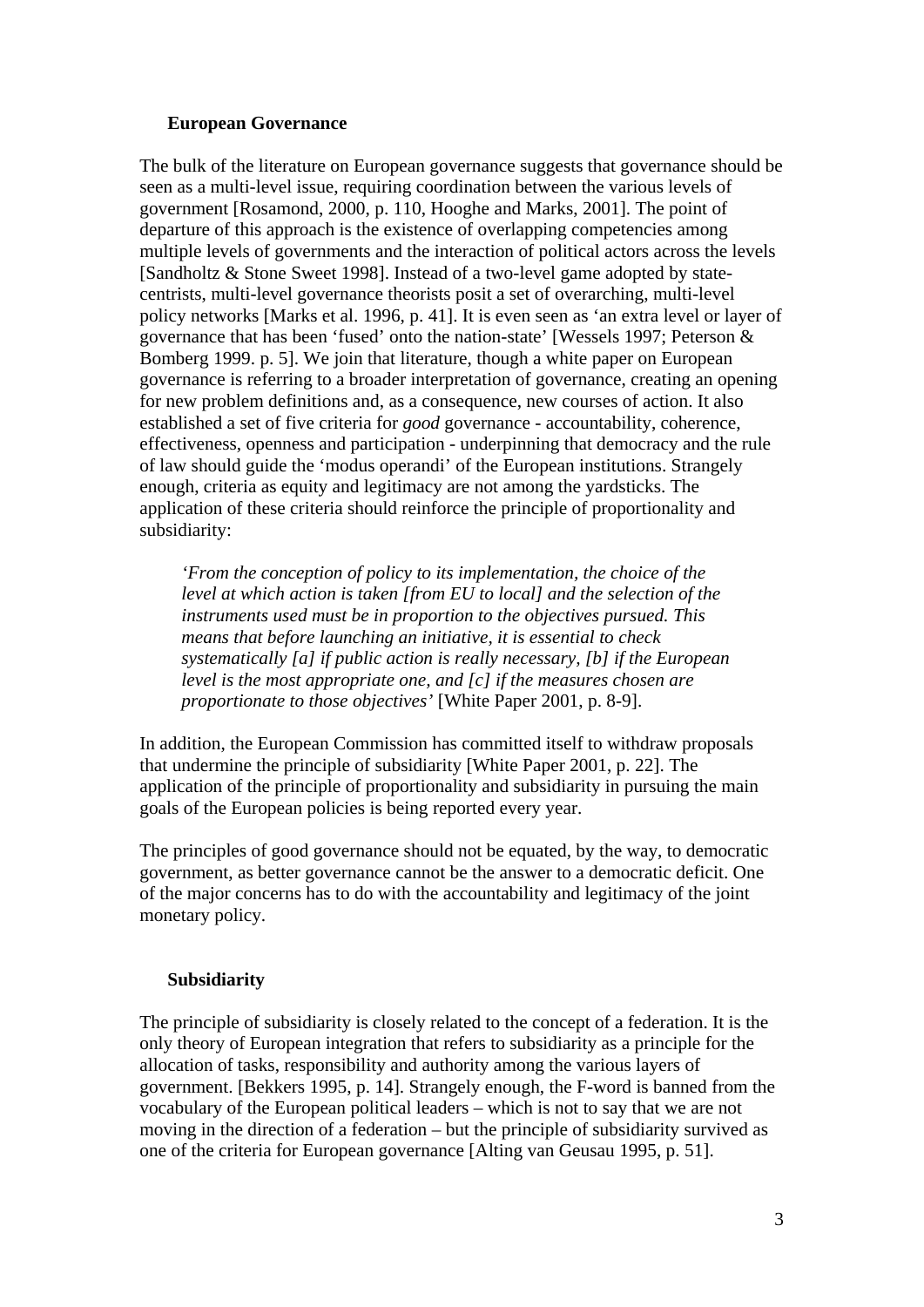The principle of subsidiarity has been introduced in Europe by the Maastricht Treaty [1991]. However, the concept is much older, deeply rooted in the Christian-Democratic ideology, notably Roman-Catholic religion [Siedentop 2000, p.32]. It has played a role in the creation of the German federation as well as in the Dutch political system. The focus may be the same, the locus is different since it is referring at the supranational level to the accommodation of countries rather than denomination or groups in society. It is firmly anchored in the draft Constitution for Europe that is now up for discussion. The section about the competence of the European Union reads:

*'Under the principle of subsidiarity, in areas which do not fall within its exclusive competence the Union shall act only if and insofar as the objectives of the intended action cannot be sufficiently achieved by the Member States, either at the central level or at the regional and local level, but can rather, by reason of the scale or effects of the proposed action, be better achieved at the Union level'* [art. 9, 3].

The application of the principle of subsidiarity is ruled by a protocol that requires, inter alia, wide consultation of national and supranational institutions. It should be noted, however, that the principle of subsidiarity is *not* applicable to issues that belong to the exclusive domain of one of the supranational institutions. It directs only those issues for which a shared responsibility exists. Neither does it touch on issues that belong to the jurisdiction of the national governments. However, the demarcation line is semi-permeable.

The question may be raised whether subsidiarity is a *constitutional* principle directing the distribution of power [ex ante] or a *procedural* requirement, attributing legitimacy [ex post] irrespectively the outcome [Bekkers 1995, p. 175; Siedentop 2000, p. 31]. However, let us see how this concept was interpreted and how it was applied in The Netherlands, before we address that question.

# **3. Subsiarity in the Dutch Context**

The founding father of the Dutch system of the decentralized state was beyond any doubt Thorbecke<sup>2</sup>. He not only wrote the Dutch constitution of 1848, he also was the producer of the Law on Municipalities and the Law of Provinces. Without exaggeration it can be stated that the structure of government in The Netherlands of the nineteenth century was the product of his vision. And to an important extent that structure is still there.

Thorbecke was influenced by organic thinkers, active in Germany in the beginning of the nineteenth century [cf Toonen, 1987]. A law is according to the ideas of the Historic School of Law the result of an historic development and it has to be so. Law can be derived from the creative development of a nation. It disagreed with as well the ideas of Hobbes about an absolutist state as the idea of social contract of Rousseau. Individualism cannot be the only source for the organization of the state. The state is an organism with characteristics that can not be derived of its parts. Like later would be formulated by the Gestaltpsychology: the whole is more than the sum of its parts.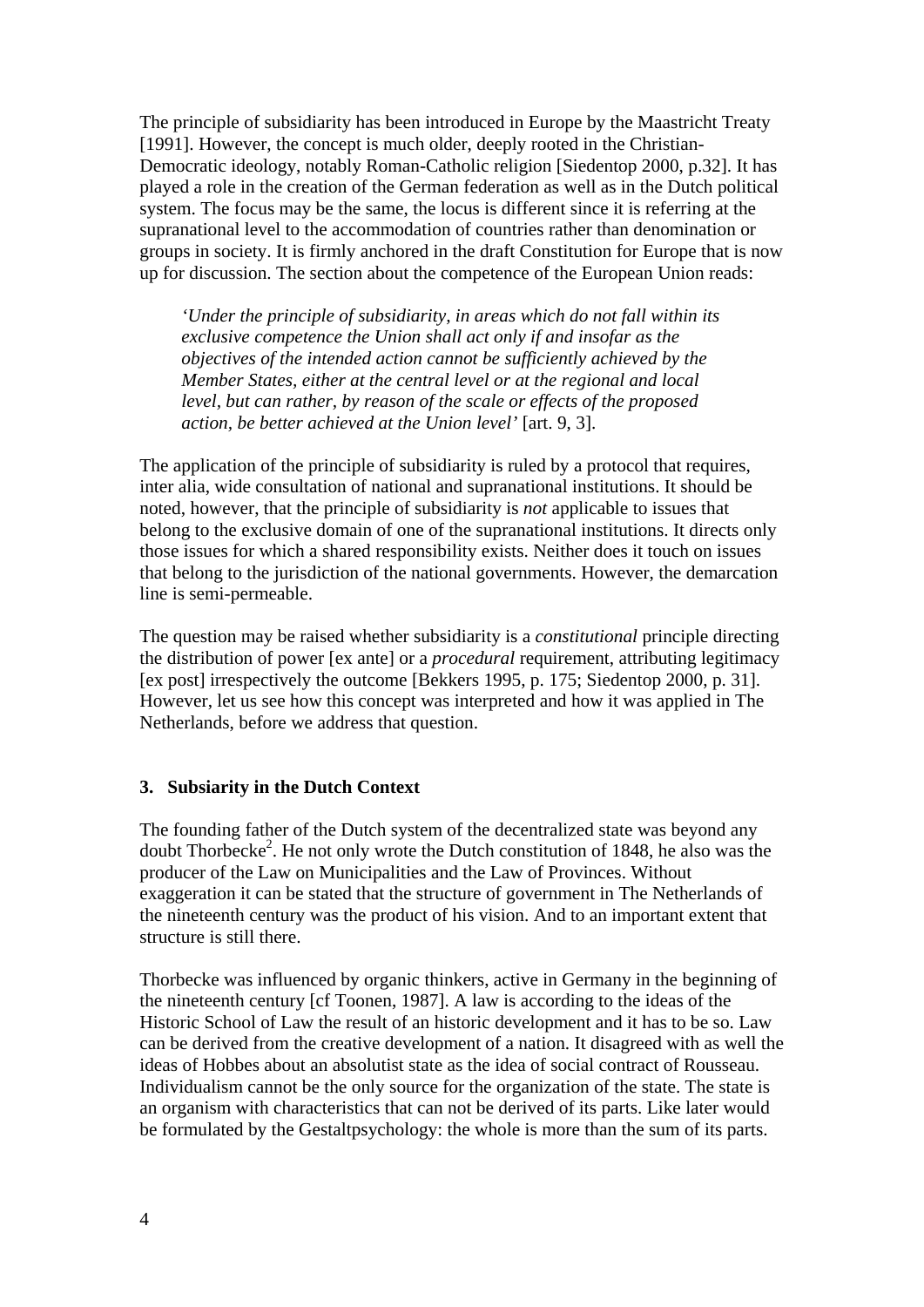The whole and the parts do not have a hierarchical relationship as such. The whole and the parts are not synonym for higher and lower. Unity does not result from orders that are issued from the top. The whole and the parts are dependent on each other. They have to collaborate in other to come to adequate action [cp Toonen, 1987, pp. 75-67]. The central state, provinces, and municipalities can be viewed as administrative circles, in part overlapping each other. In a number of activities these government bodies can act by their own. For other activities they need the collaboration of other bodies. It follows that provinces and municipalities had an autonomous sphere. But at the same time there were governmental tasks that they shared and on which they have to collaborate. Their relationship however was organic and not subordinated. Central government was not the unique source of power. Neither could it in a number of circumstances act on its own, but needed the support of other government bodies.

The concept of subsidiarity has been used for a long time in The Netherlands. It did not refer to foreign policy, or after 1945, to European integration. It was used for straightening out and organizing relationships within the country. The principle of subsidiarity referred to the relationship between state and society and asked attention for the position of the components of society toward the state. It is foremost a call for decentralization and the expression of the political will to respect the interests of the nation state and to be restrictive with the transfer of extensive power to the European level of government [Bekkers et al. 1995, p. 20]. The Catholic political movement used the concept. Some protestant movements preferred the term 'sovereignty within its own sphere'. And the third important social and political movement, the socialdemocratic movement could not stay behind and used the concept 'functional decentralization' although social democrats much more preferred the idea of 'territorial decentralization' than functional decentralization. All these concepts expressed a development in Dutch political philosophy of the beginning of the twentieth century. In this section we pay more attention to this way of thinking.

#### **3.1 A Catholic Principle: Subsidiarity**

For the Catholics an important source was the papal encyclical Quadragesimo Anno [1931]. The concept was originally derived from the law of nature, i.e. enclosed in the divine order. Society, it said, does not consist of individuals only, but also communities. Bigger communities stem from smaller ones and both must have the possibilities to develop themselves according to their one nature, competences and responsibilities. These communities are institutions of lower order.

The state is an institution of higher order. Because the state is of higher order it has a right to intervene in these communities. The smaller communities have to contribute to the bigger entity and to obey the laws of that entity. The state guards intolerable infringements of the public interest. The state intervenes when lower communities are not able to realize their competences and responsibilities or fail to act according to them. So, governmental intervention is subsidiary [Woldring, 1996, 185]. But the state was not allowed to do everything. It had to respect the independence to the lower communities. Toward them the state had four functions: leadership, control, stimulation and restriction [Banning, 1962, 70].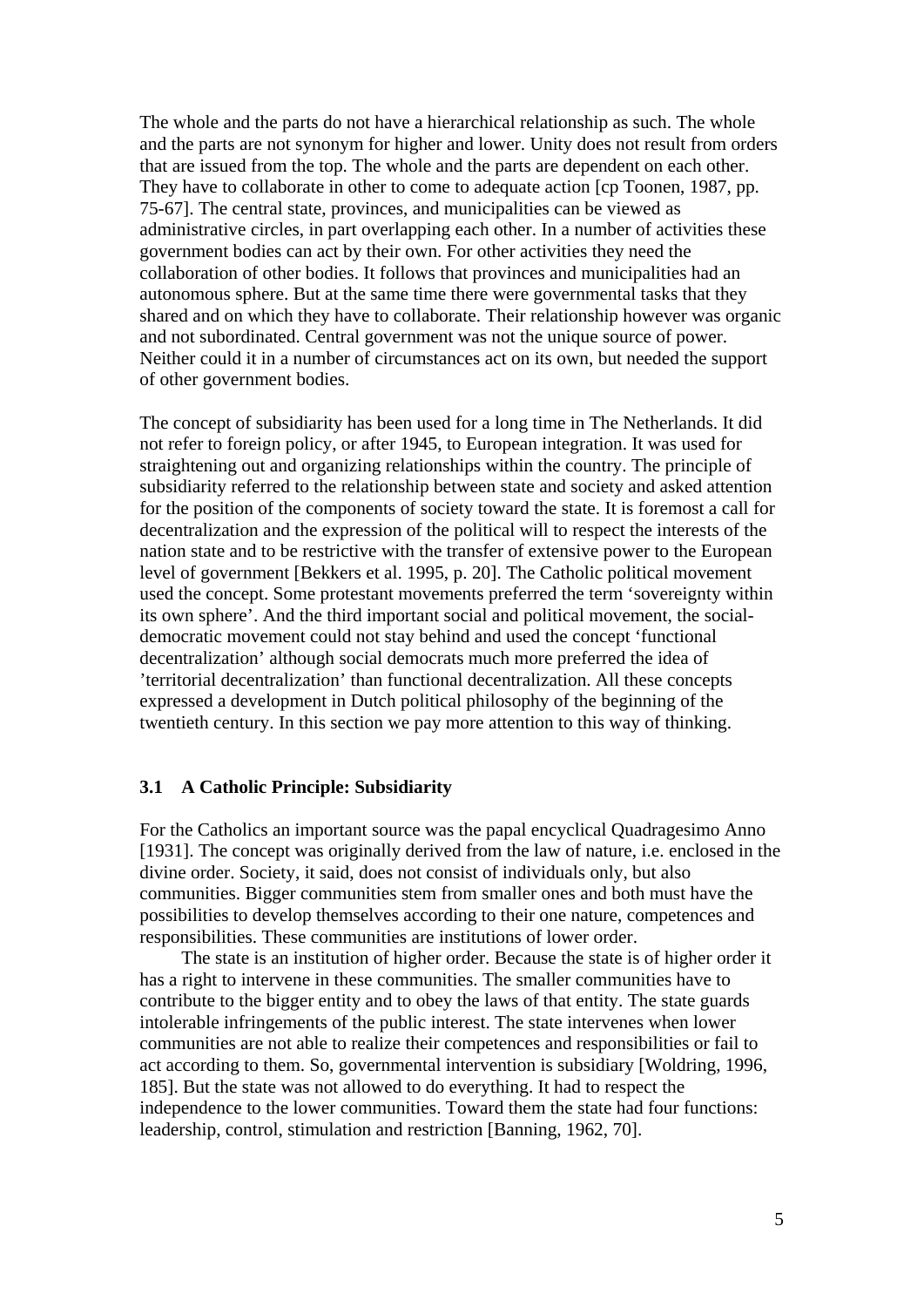Interesting to note is that the subsidiarity principle was a reasoning for promoting social policy. Quadragessimo Anno, like its predecessor Rerum Novarum [1891] before, was a progressive document. Both contained not a plea for less, but for more governmental intervention. It also promoted another, more organic way of defining public and private. Certain branches of industry and certain professions should be considered as public or should be organized within the public sector. It was the time of corporatism.

Should we not say that originally the concept of subsidiarity was a device for more state and a larger public sector? Because it became also a concept that recognized the importance of social organizations vis a vis the state, stressed that the state was not competent for everything, that it had to be prevented that the state became an all overwhelming power. Quadragesimo Anno expresses it like this:

*'… just as that what individuals achieve on their own initiative and by their own effort, may not be taken away from them and dedicated to the community, likewise it is also unjust and a great disadvantage, even a disturbance of the good order, to transfer that what can be done by a smaller and subordinated community to a bigger and higher ordinated community. Every social interference, according to its nature, has to be a help to the members of the social boy, and not destroy or absorb them.* 

So, to conclude, the principle of subsidiarity has two aspects. On the one hand, it offers the state the right to intervene in developments in society. On the other hand, it stresses the right of independence of other communities than the state in the organization of social fabric.

# **3.2 The Protestant Dogma: Sovereignty in its Own Sphere**

A similar philosophy could be found in circles of the Reformed Church. It came into being in the eighties of the nineteenth century after a split with the mainstream protestant church. Its leader, Abraham Kuyper, formulated the principle that the state was not the only sovereign in society. In a series of lectures about the Calvinist religion at Princeton University [under the auspices of the L.P. Stone Foundation] he argued:

*'In a Calvinistic sense we understand hereby, that the family, the business, science, art and so forth are all social spheres, which do not owe their existence to the state, and which do not derive the law of their life from the superiority of the state, but obey a high authority within their own bosom; an authority which rules, by the grace of God, just as the sovereignty of the State does. This involves the antithesis between State and Society, but upon this condition, that we do not conceive this society as a conglomerate but as analyzed in its organic parts, to honor, in each of these parts, the independent character, which appertains to them'* [Kuyper 1898].

Society consisted in his view of a lot of different sectors and institutions, each with its own competence and responsibility, each also with sovereignty in its own spheres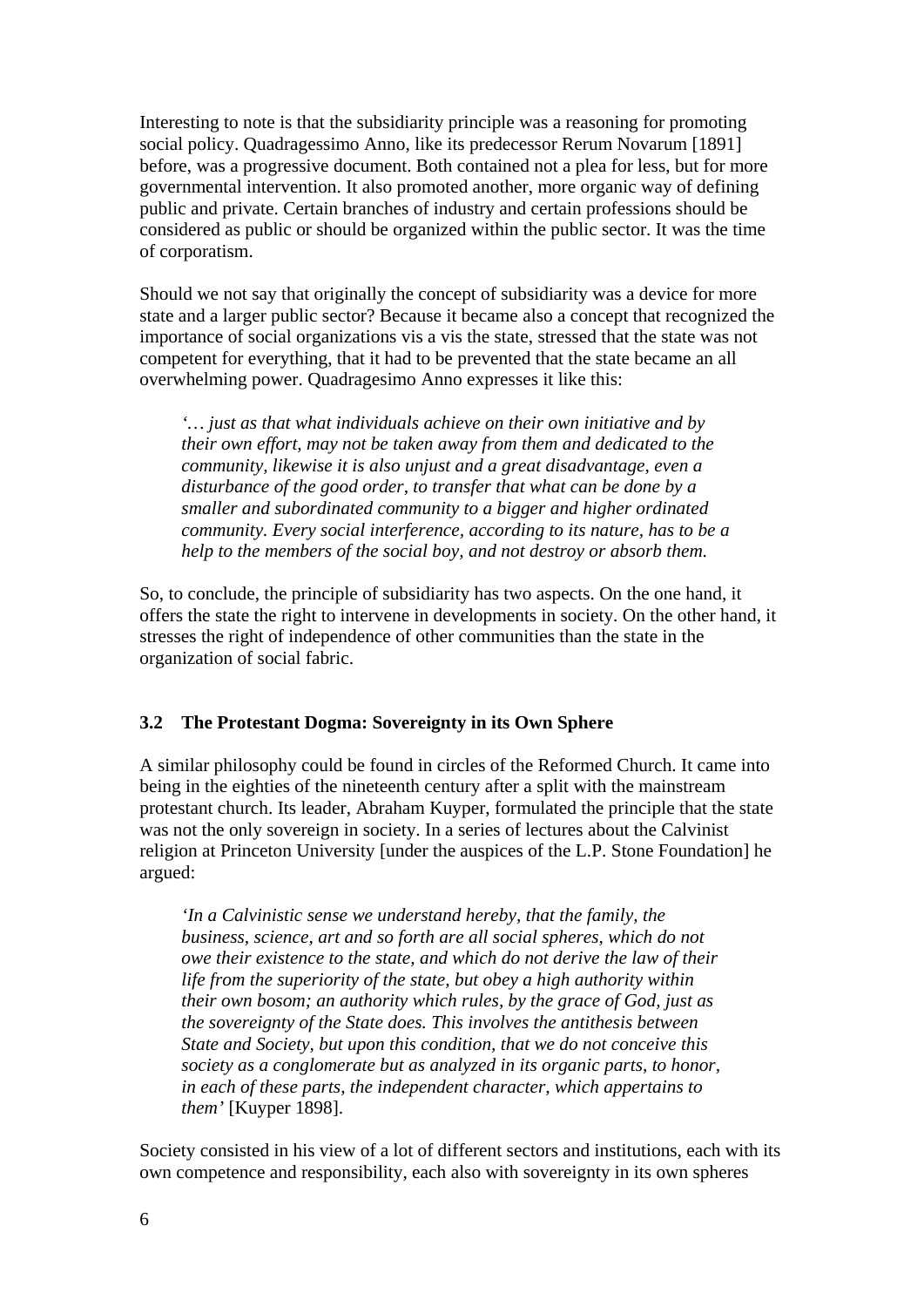[Woldring, 1996, 192-195]. He made a principal distinction between state and society and also between the authority of the state and other forms of authority in society. The authority of the state was artificial and mechanical, whereas the authority of social institutions like families, companies, churches and school was organic and essential to preserve the unity of the institution. The state had to serve the interests of the community. People would be represented in order to influence rulemaking and control the execution of policy. In particular the people had to control the degree that the state respected the sovereignty, the freedom, competences, and responsibilities of the communities. The authority of the state and the authorities of the communities had to be aligned to each other.

The Catholics were a minority in The Netherlands. A number of protestant groups like the Reformed Church were also. What united them was that they did not want to loose their identity. And concepts like subsidiarity and 'sovereignty in its own sphere' were forceful concepts to reach that. With the help of that these political movements succeeded in establishing their own educational system, sponsored by the state. It is obvious that schools are very crucial in promoting an identity as are hospitals, housing associations, old age homes, newspapers and broadcasting systems. The outcome has been called the pillarization. Each, originally religious group build up its own social and political organization. They became broad and important social movements that combined social organizations, political parties, churches, unions of employers as well as laborers. According to his or her conviction everybody could live in its own pillar.

The pillarization was not the only consequence for the structure of society, because the christen-democrats also stimulated corporatist arrangements in the public sphere. Special organizations for certain productions sectors were proposed. Representatives of organizations of employers and unions had to collaborate in boards sharing the responsibilities for production circumstances and labor conditions. In a number of European countries this movement could be observed in the twentieth century [cf. Schmitter and Lehmbruch, 1979]. It should be noted that private organizations participated in public activities, like rule making. In Christian-democratic circles it was not unusual to consider the rule making by social institutions also as rulemaking of a public character [see Balkenende, 1992].

# **3.3 The Social Democratic View: Decentralization**

The principle of subsidiarity basically comes down, as we have mentioned before to decentralization. In particular in social-democratic circles it was to some extent used as a competitive philosophy for the concept of subsidiarity. But the concept had a significance that was much more containing. Therefore we have to go back to the world of thought when the Dutch state was constructed.

Social-democrats had to discover the virtues of decentralized government, focused as they originally were on social relationships and the role of the state [see Brasz, 1960, 81-86]. However, once they started to participate in the government of bigger cities, the advantages of creating conditions and services on the local level became clear. In a number of West-European countries they developed a strong tradition of territorial decentralization. That tradition can also be found in the Scandinavian countries. The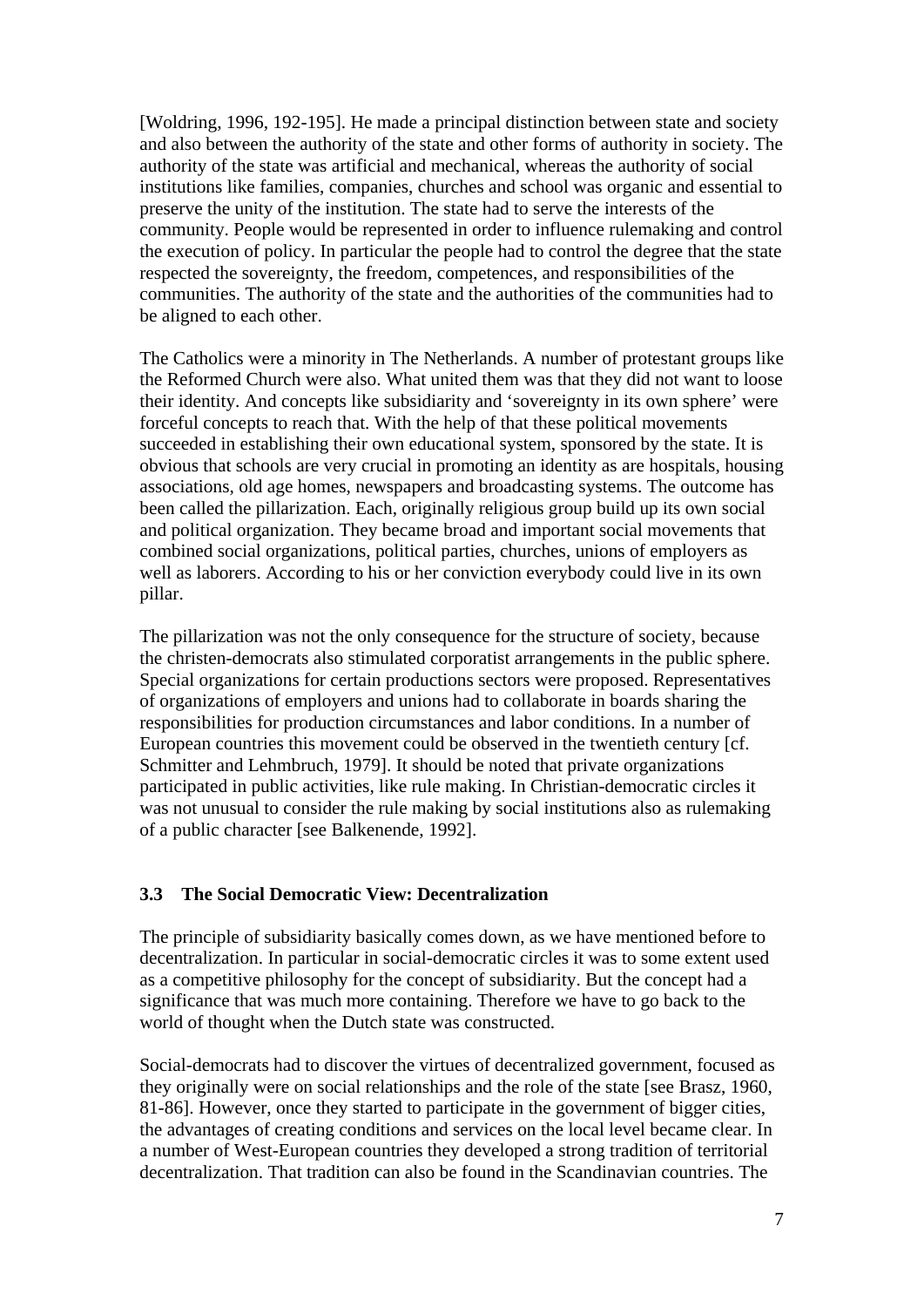central state in their view was, however, always close by. Organic thinking was not a part of their philosophy. To the contrary, when they were able to initiate reforms at the national level and force other governments to participate in the execution of it, they would not hesitate. At the same time a lot of the social-democratic representatives on the national level build up their political experience in local government.

To sum up, important political movements in The Netherlands all had elements in their philosophy seeing to the relationships between the state and the communities. That last may been considered as lower, the state was not free to do or not do with regard to these communities. The concept of subsidiarity meant a limit to state intervention. The consequence was that a lot of public tasks were promoted on a decentralized level, within government or in society itself. According to this concept one could speak of governance with a relative small center.

# **4. How Subsidiarity has Worked-Out in the Dutch Context**

The principles leading to decentralization that we described produced however strange results. To some it can be said that the Dutch from the second half of the nineteenth century was a state with a relative weak center. The national government was, without any doubt, much stronger than during the time of the Dutch federal republic during the  $17<sup>th</sup>$  and  $18<sup>th</sup>$  century, but that changed with the French occupation [1795-1813]. A monarchy replaced the republic when Willem the first came to power as the first King of The Netherlands. The new Constitution of 1813 country transformed the country from a federal in a unitary state. The changes were somewhat against the current European trend, but the new unitary state cannot be compared in anyway with the centralization of, for instance, the French state or the British Empire. Surprisingly, about 150 years later Gladdish calls his book about the Dutch state *Governing from the Centre* [Gladdish, 1991]. One may question if he is right and, if so, what happened? Did the principles not work anyway? Or did they work differently than expected? In addition, what can be learned from the Dutch experience for the future of the European Union?

#### **4.1 The Trade-Off between Centralization and Decentralization**

The concept of decentralization has reigned in The Netherlands for almost the whole 20th century. The various political movements all agreed about one thing: give way to decentralized governments and social organizations. The outcome was not without consequences since The Netherlands is characterized as a country with a relative small, and in the view of some observers, effective and efficient government [see Wilensky, 2002].

The role of the centralized government has increased more and more during the second half of the  $20<sup>th</sup>$  century. The country is more and more centralized than before. The decision making process has become a national affair. The regulation of policy areas has grown substantially despite the pursuit of deregulation. In one sentence, the center that seemed so empty originally became a busier and busier place. At least three explanations can be offered for this unexpected process of centralization.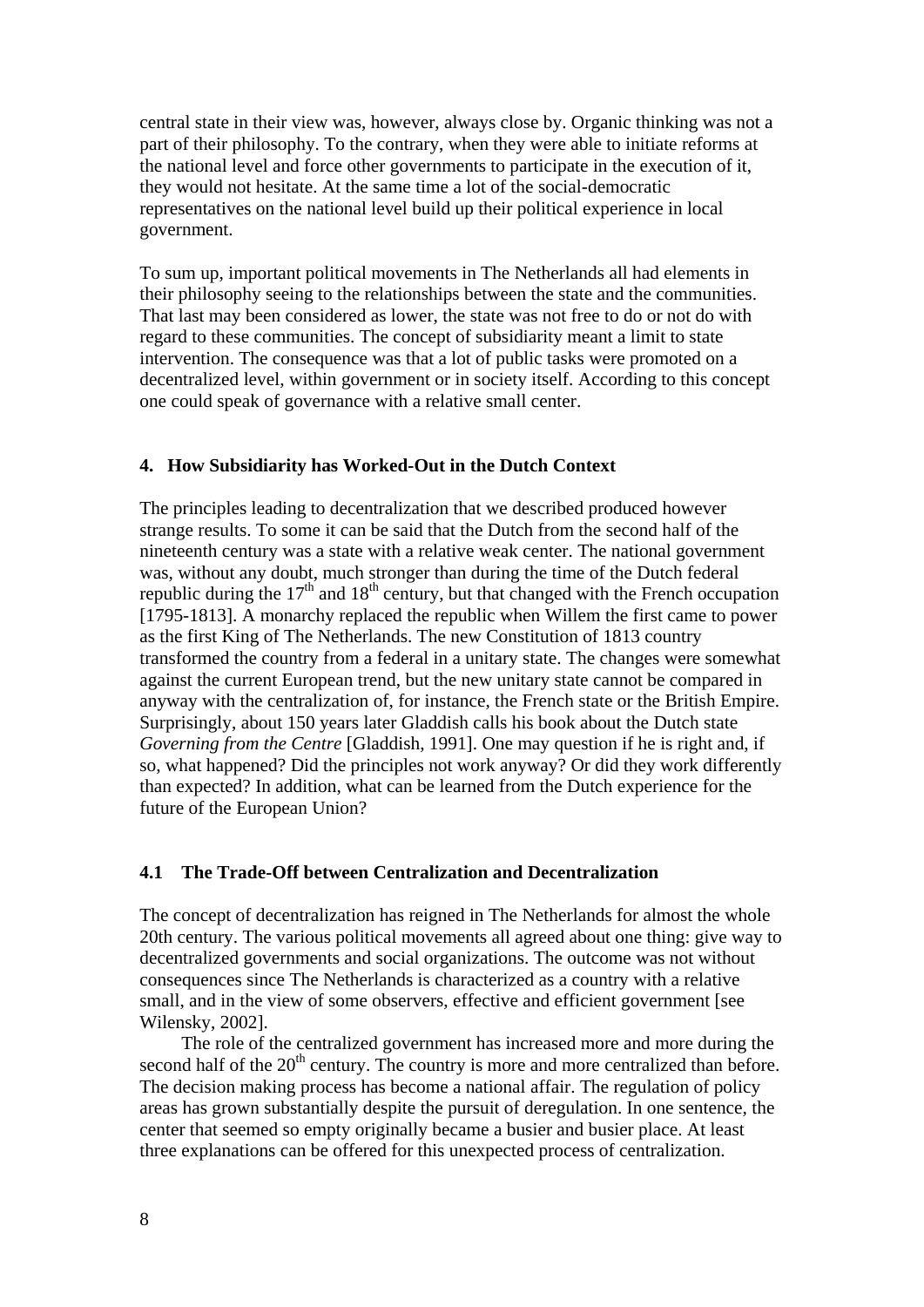First, the birth of the welfare state and the reconstruction of the country after the war have induced a process of centralization of the Dutch society. The need for concerted action between state, employers and the unions has lead to a highly complicated system with responsibilities for all stakeholders that has laid the foundation for the so-called Dutch 'poldermodel'. Besides, the centralized government became the main provider of subsidies in order to promote redistribution which is characteristic for the welfare state. At the top of the process of centralization 42.5 per cent of GDP was spent by or through the national government as compared with 21.7 percent of GDP by the subnational government [1987].

Second, the politics of accommodation, nowadays referred to as 'consensual democracy' , is directed by four empirical grounded rules of the game [Lijphart 1986; Van Mierlo 1989]:

- 1. The cooperation at the top of the pillars in the form of all party government or a grand coalition;
- 2. The distribution of goods and services as well as subsidies on the basis of the fair share principle;
- 3. A veto in issues that are considered as crucial, fundamental and vital for the identity and philosophy of a pillar;
- 4. A maximum of autonomy for each pillar to make its own decisions [the principal of subsidiarity].

These rules had consequences for the actual structure of the public sector in The Netherlands. The cooperation at the top leads almost unnoticed, but inevitable leading to some degree of centralization and harmonization. However, the institutions and organizations of the pillars curtailed the relative strength of the central government. The situation changed drastically due to the diminishing role of the denominations as a leading principle. Surprisingly, the system of cooperation at the top was kept in operation. It provided a license for centralization to the national government, being not longer subject of a system of checks and balances.

Third, the prominent role of the political ideologies has almost faded away due to the retreat of the state [Tjeenk Willink 2004, p. 22]. The primacy of politics was hollowed-out [Frissen 1999], sharply reducing the legitimacy of politicians. It should be noted that the politicians did not loose the battle with organizations in the private sector, but with organizations in the public sector, notably the bureaucracy [Ringeling 2004]. Public officials, filling the gap that politics create, fostered uniformity of conditions and situations in their realm. Besides, it turned to the private sector for guidance, lacking a seamark. The gospel of efficiency with its praise of the economy of scale became the main yardstick to assess the performance of the government.

The combination of these developments has cumulated in an almost unprecedented centralization. In recent years, we featured a retreat of the central government with regard to execution of public policy. But load shedding was from the public to the private rather than within the public sector. It features one of the major shifts in governance that can be labeled 'governance without government' [Kersbergen & Van Waarden 2001, 16-18]. The position of the municipalities and provinces may have lost terrain, but they still have rights of their own. The same may be said about the semi-public organizations that have a big share in the execution of the tasks of the welfare state. In fact we feature a revival of these semi-public organizations due to the retreat of the government. The deregulation and privatization movement may be over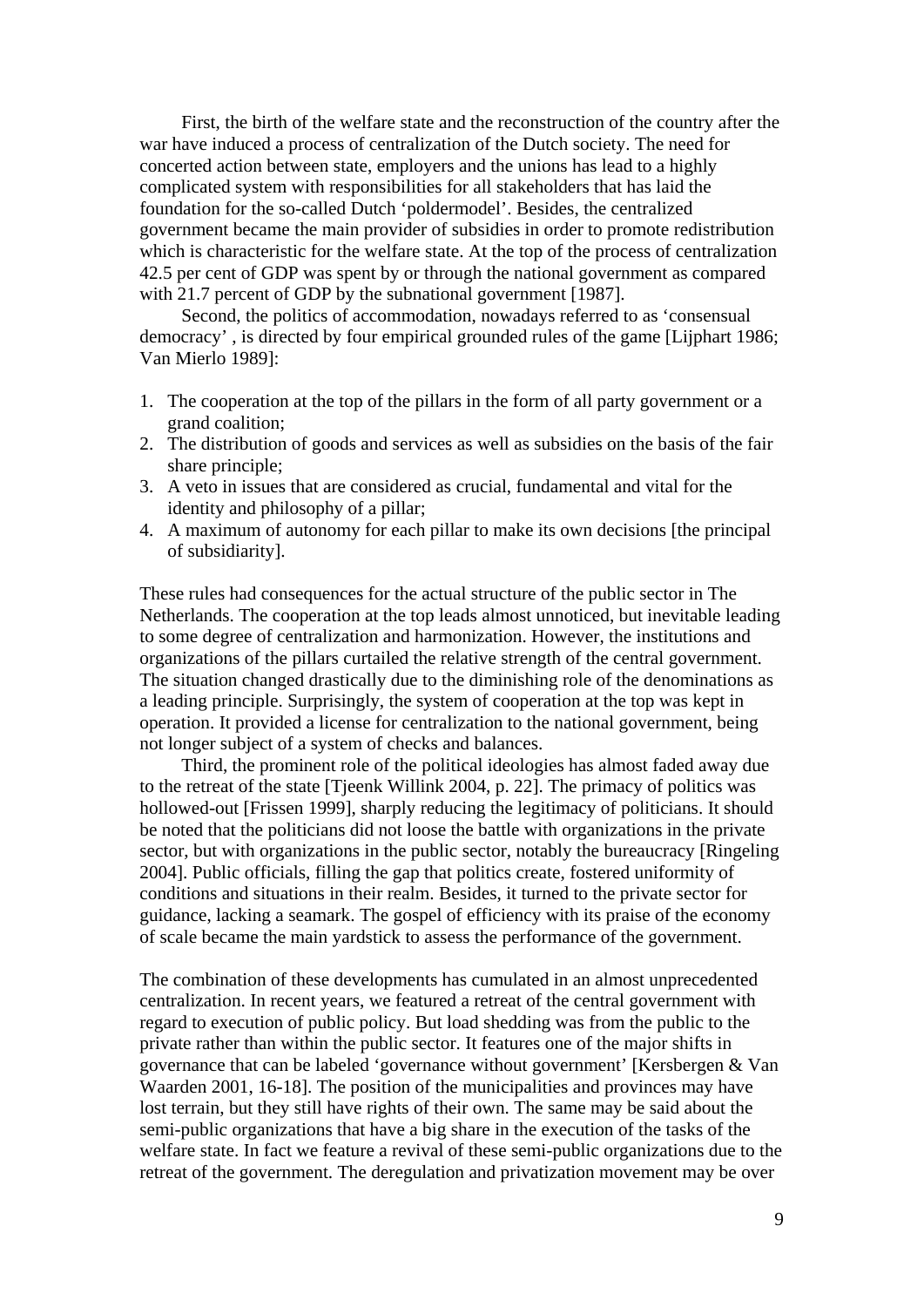the hill, but it is obvious multi-layer governance and, therefore, subsidiarity are going to play a major role in Dutch politics. What can be learned from the Dutch experience for the process of European integration?

#### **5. Subsidiarity in the European Context**

The all party government or grand coalition has its equivalent in the institute of biannual summits of the European Council that got legal recognition by the Single European Act [1987]. The meeting of the Heads of States or Governments of the European Member States features the intergovernmental approach contrary to the European Commission that reflects the supranational method.

The budgetary policy of the European member states is coordinated and monitored by the Economic and Financial Council [ECOFIN] that gathers in Brussels once a month. Decisions are basically made by qualified majority, in co-decision or consultation with European Parliament, with the exception of fiscal matters for which unanimity is required. None of the member states has veto-power, though some countries are more equal than others. The voting power of the member states in the ECOFIN is more or less related to the size of the population. A coalition of 25 of the 87 votes is needed to block a decision<sup>3</sup>. In this paper we further focus on the principle of subsidiarity as applied to or illustrated by the budgetary policy.

#### **The Case of the Budgetary Policy**

A couple of observations can be made when the principle of subsidiarity is applied to the budgetary policy. At face value, the principle of subsidiarity is not applicable because the budgetary policy belongs to the exclusive domain of the European member states. However, budgetary consolidation is a prerequisite for a joint monetary policy and, therefore, may jeopardize the principle of subsidiarity regarding the fiscal policy of the European member states. It might be relevant, therefore, to look at the consequences of the common monetary policy for the budgetary policy of the European member states.

The decision to transfer the exclusive authority for a common monetary policy to a new independent institution at the supranational level has been a deliberate decision of the European member states. The side-effects, though, on the budgetary policy are rather implicit and obscure. The time schedule of the budget cycle in the European member states has been streamlined to a calendar year. The reference value for the budget deficit is set at the 3 per cent of GDP at market prices. Later, the heads of state and government agreed to reduce the budget deficit even further to 'close to balance or even in surplus'. The progress that is made with regard to the reduction of the budget deficit has to be reported every year in a convergence report [outs] or stability report [ins]. The method of open coordination [bench-marking] in combination with the procedure for the reduction of excessive deficits is inevitably leading to a centralization of the budgetary policy. The guidelines have been reinforced and strengthened as part of the Stability and Growth Pact that was reached at the Amsterdam summit. Finally, economic coordination is pursued by the Broad Economic Policy Guidelines [BEPGs] that are updated every year.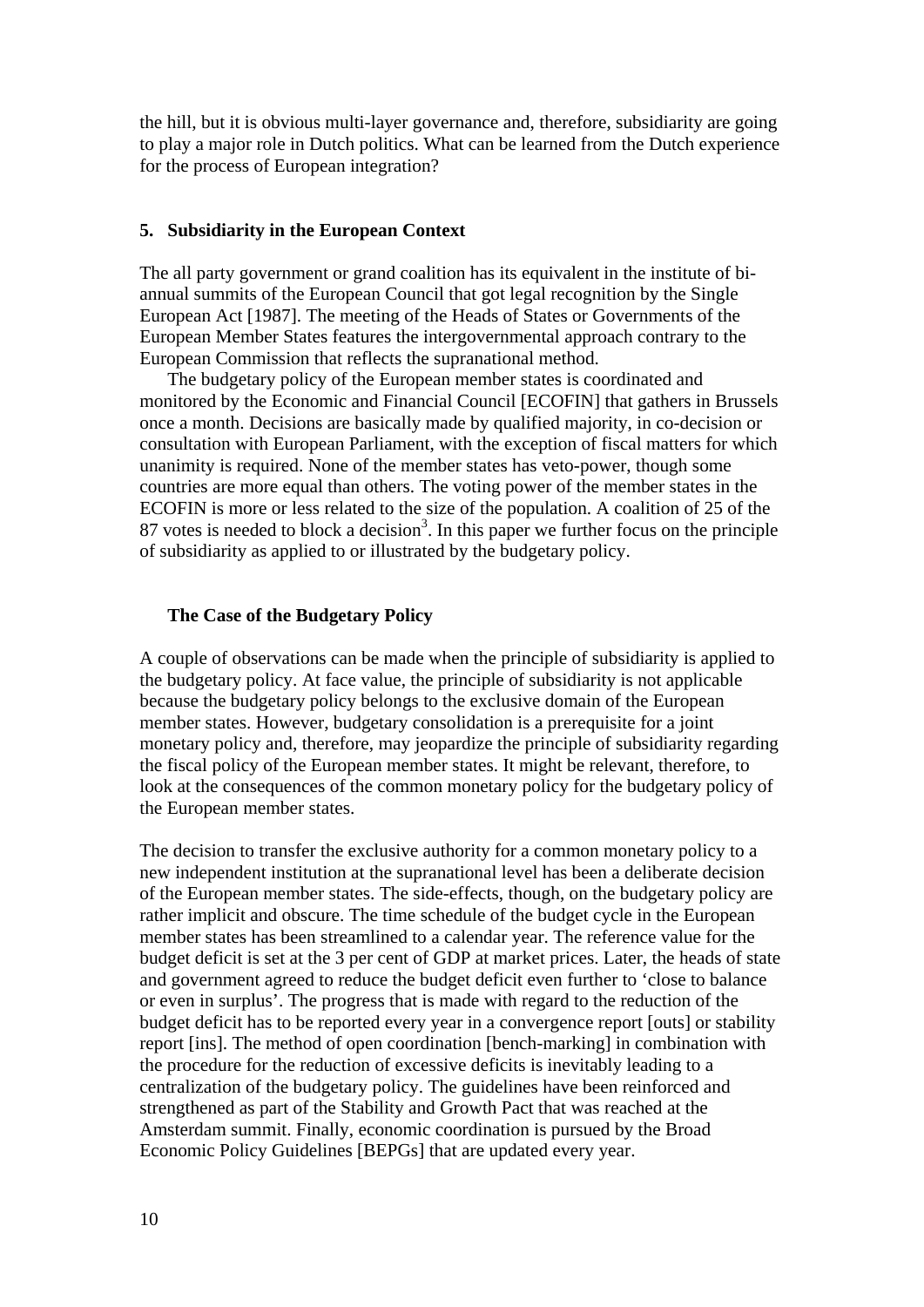The budgetary policy has been subject of the intergovernmental approach that is closely related the neo-functional theory of integration which can be described best as:

*'While a federal outcome might be the ultimate goal, this would not be achieved through the pursuit of rational argument and forward-thinking constitutional design, but through incremental and strategic means'* [Rosamond 2000, p. 51].

The consequence of all the side effects of the joint monetary policy is a centralization of the budgetary policy, i.e. a frustration of the principle of and subsidiarity.

The applicability of the principle of subsidiarity to the budgetary policy has been challenged by the French minister of Finance Francis Mer, claiming that the budgetary policy belongs to the exclusive responsibility of the European member states:

# *'We still live in a Europe where the nation states are in charge of public policy, notably the budgetary policy'* [Mer 2002].

He refused, supported by his German colleague, to reduce his budget deficit below the reference value. He issued, motivated by electoral reasons, a package of measures to accomplish tax relief instead of deficit reduction, arguing that the SGP is not alone about stability but also about the growth. The budget deficit would disappear as snow under the sun as soon as the economy recovers. Unfortunately, the outcome of this strategy will be only visible in the long run.

The conflict about the applicability of the principle of subsidiarity was settled in favor of the nation states. The proponents of going by the book - Austria, Finland, The Netherlands and Spain - were simply overruled by a qualified majority of the opponents, pointing at the economic situation<sup>4</sup>. As a consequence, the French as well as German governments are breaking their obligations under the treaty for the third year in a row. Paradoxically, economic, read budgetary coordination was required at the time by the German government in exchange for its support of the French initiative for a joint monetary policy.

The decision of the ECOFIN to suspend the procedure for the reduction of excessive deficits, notably not to charge penalties, is brought to court by Pedro Solbes Mira, the then commissioner for Economic and Financial Affairs, backed unofficially by the Dutch government. The court has ruled that the decision of the ECOFIN is illegal and, therefore, that it has to reconsider its position, implicitly underscoring that there is no distinction between big and small states. Meanwhile, the European Commission has issued a discussion about a more flexible interpretation of the obligations of the European member states under the SGP, taking into account the economic cycle and the size of the public debt. In addition, coherence is required between the budgetary and economic policy objectives as part of the Lisbon strategy.

The question may be raised what this means for the budgetary policy. First, the decision of the European Court of Justice regarding the interpretation of the SGP is, as such, the mere codification of the principle of subsidiarity and proportionality, i.e.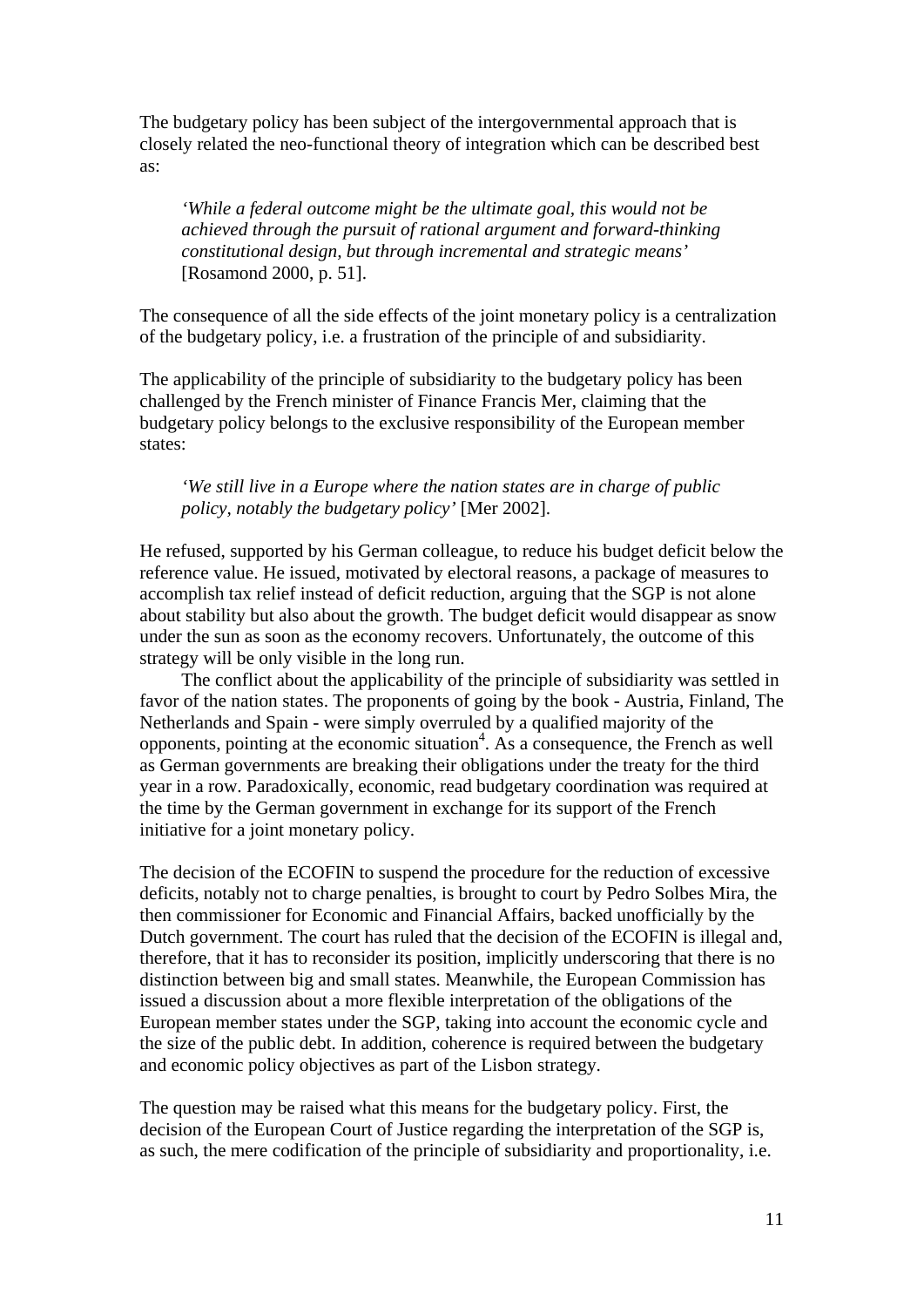a statement that [a] public action is really necessary, that [b] the European level is the appropriate one, and that [c] the measures chosen are proportionate to the objectives.

Second, the ruling constitutes a change in the division of power in favor of the supranational level. The consequences are a bit ambiguous. On the one hand, the European member states are not any longer [if ever] free to pursue their own budgetary policy. They have to live up to their obligations under the SGP that is an integrated part of the draft constitution. The budgetary policy is clearly a multi-level game. On the other hand, the leeway of the European member states may be greater thanks to a less rigid interpretation of the reference value for the budget deficit and the procedure for the reduction of excessive budget deficits.

The case of the budgetary policy is hiding a more fundamental conflict about the division of power in the Europe of the future, i.e. what the Germans have called the 'Kompetenzkatalog'. The decision of the European Court of Justice is feeding the fear of the outgoing Dutch commissioner for the Internal Market, Bolkestein, who has claimed that we are making:

*'… the same mistake all the time: Europe is engaged when something is considered as good or positive. It is an ordinary bureaucratic instinct. We are only paying lip service to the doctrine of subsidiarity […] that is continuously trampled by feet. The principle of subsidiarity is not used so far by the European Court of Justice as an argument to change or the reject an European guideline'* [Kranenburg 2004].

The opposite is true: the ruling of the European Court of Justice reconfirms a European guideline.

One of the main reasons that subsidiarity is trampled by feet is, according Bolkestein, that the European institutions belong to the inner circle. He argues that the check by an outsider is needed to avoid that the principle of subsidiarity will keep a dead letter. The role of the national parliaments in the monitoring of the principle subsidiarity that is foreseen in the draft Constitution for Europe should be considered, therefore, a promising step in the right direction [Bolkestein 2004, p. 27]. Contrary to the Dutch situation, the principle of subsidiarity is molded or turned in a procedure in which national parliaments play a major role. A third, respectively fourth [if a provision has to do with freedom, justice or security] of the national parliaments may force a reexamination of a proposal.

#### **6. The End of Sovereignty?**

The position of the state has always been weak in The Netherlands, a country that has been often referred to as a decentralized unitary state. The consequence is that reference is made to the government rather than to the state. Contrary for instance to France, sovereignty never has been issue. The sovereignty in its own sphere, i.e. subsidiarity has been the leading principle in the creation of the Dutch state [Tjeenk Willink 2004, p. 13].

The principle of subsidiarity is frustrated in the second half of the twentieth century due to a number of developments in society with centralization instead of decentralization as a perverse effect. One may question if this is the end of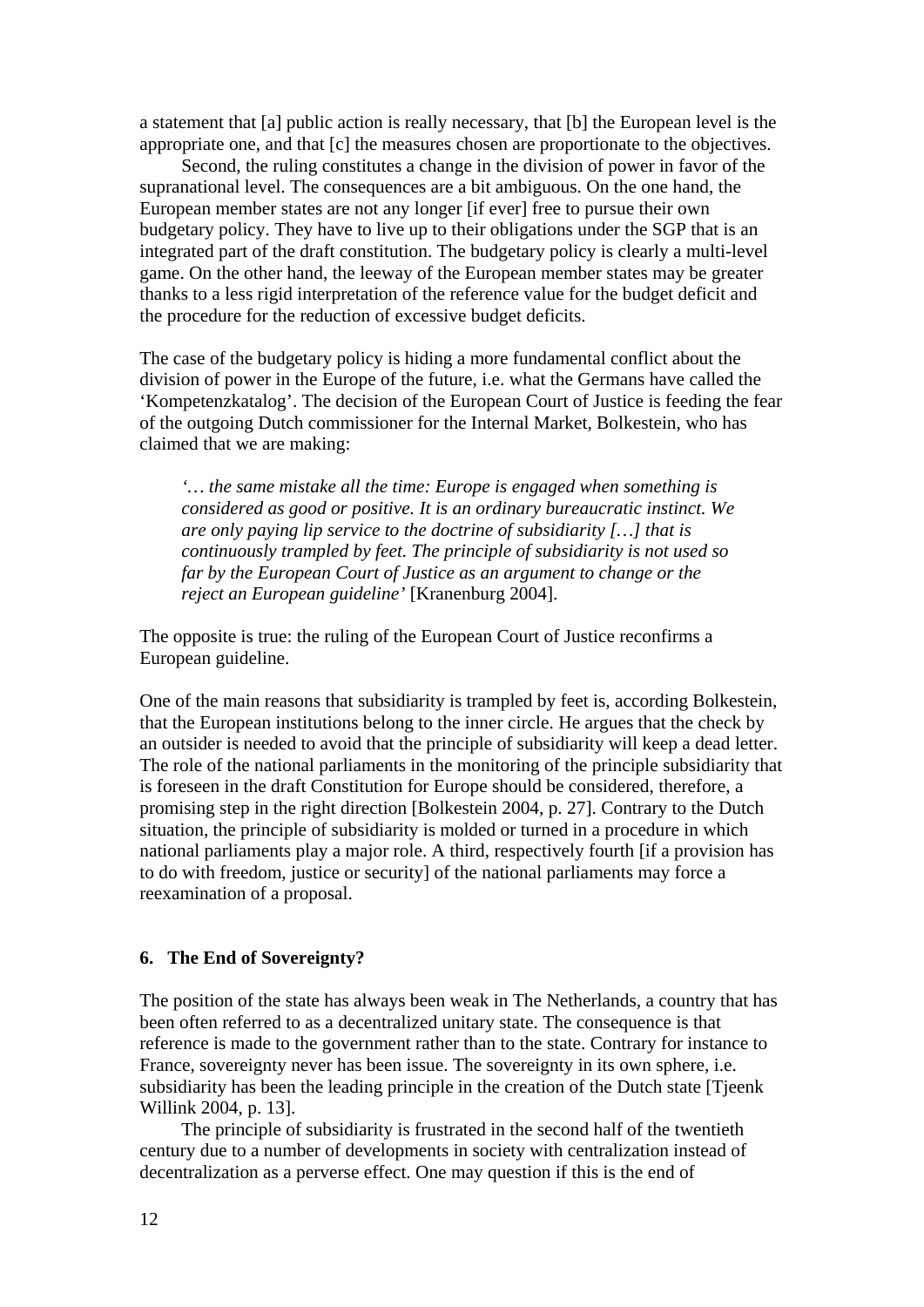sovereignty by someone defined as 'the right to sit at the table'. The answer is no. The principle of subsidiarity is still alive. But it did not prevent a centralization of policy making in the public sector in The Netherlands.

The question is what can be learned from the Dutch experience for the process of European integration. The developments in The Netherlands constitute a potential threat for the principle of subsidiarity at the European level. The future is not so bright. First, it refers to the concept of a federation which is not longer, if ever, the leading theory of European integration. Second, the principle of subsidiarity is downgraded from a constitutional principle to a procedural requirement, opening the door for lip-service. It is far too early to draw conclusions, but we distinguish six potential outcomes:

First, the principle of subsidiarity is respected, especially in the case of 'new' tasks. It is hard to believe as the Dutch commissioner Bolkestein has argued, that a decentralization of current activities will take place;

Second, the applicability of the principle of and subsidiarity may be consistently and deliberately limited, for instance by a declaration that a policy area belongs to the exclusive domain of the supranational level. The opposite might be true as well but that is not in conflict of the principle of subsidiarity.

Third, the provision in the constitution is essentially symbolic. Politicians pay lip-service. The reference that they make to the principle of subsidiarity is basically rhetorical. A decentralization of tasks has never been the intention.

Fourth, the principle of subsidiarity may generate opposite effects, because benchmarking and coordination lead to centralization rather than decentralization;

Fifth, the application of the principle of subsidiarity may be frustrated by developments like the economy of scale or bureaucratic behavior that interfere with the strive for decentralization;

Last, but not least, the application of the principle of subsidiarity may generate perverse side-effects that lead to centralization in other policy areas with as a consequence that a member state over-all is worse off.

The case of the budgetary policy indicates a shift in [the division of] power within the framework of subsidiarity in the direction of the European institutions. The opposite effect that is generated by the principle of subsidiarity – centralization instead of decentralization - constitutes a potential threat to the sovereignty of the nation state. However, the stand of the European member states with regard to the reduction of their budget deficit shows that they are prepared to fight for their own sovereignty<sup>5</sup>.

One may question whether the case of the budgetary policy is representative for the process of European integration. One the one hand, the implicit centralization does not seem to be restricted to budgetary or fiscal policy. The accreditation or benchmarking in higher education as a consequence of the Bologna-declaration will lead to a shift in the division in power in favor of a supranational institution and a centralization or harmonization of programs. On the other hand, a debate is launched about the decentralization of the agricultural policy that has been the core business of the European Union for a long time [cp. Bolkestein 2004].

Finally, the question may be raised to what extent national differences are still accepted. It should be repeated that variety is the spice of life. The differences in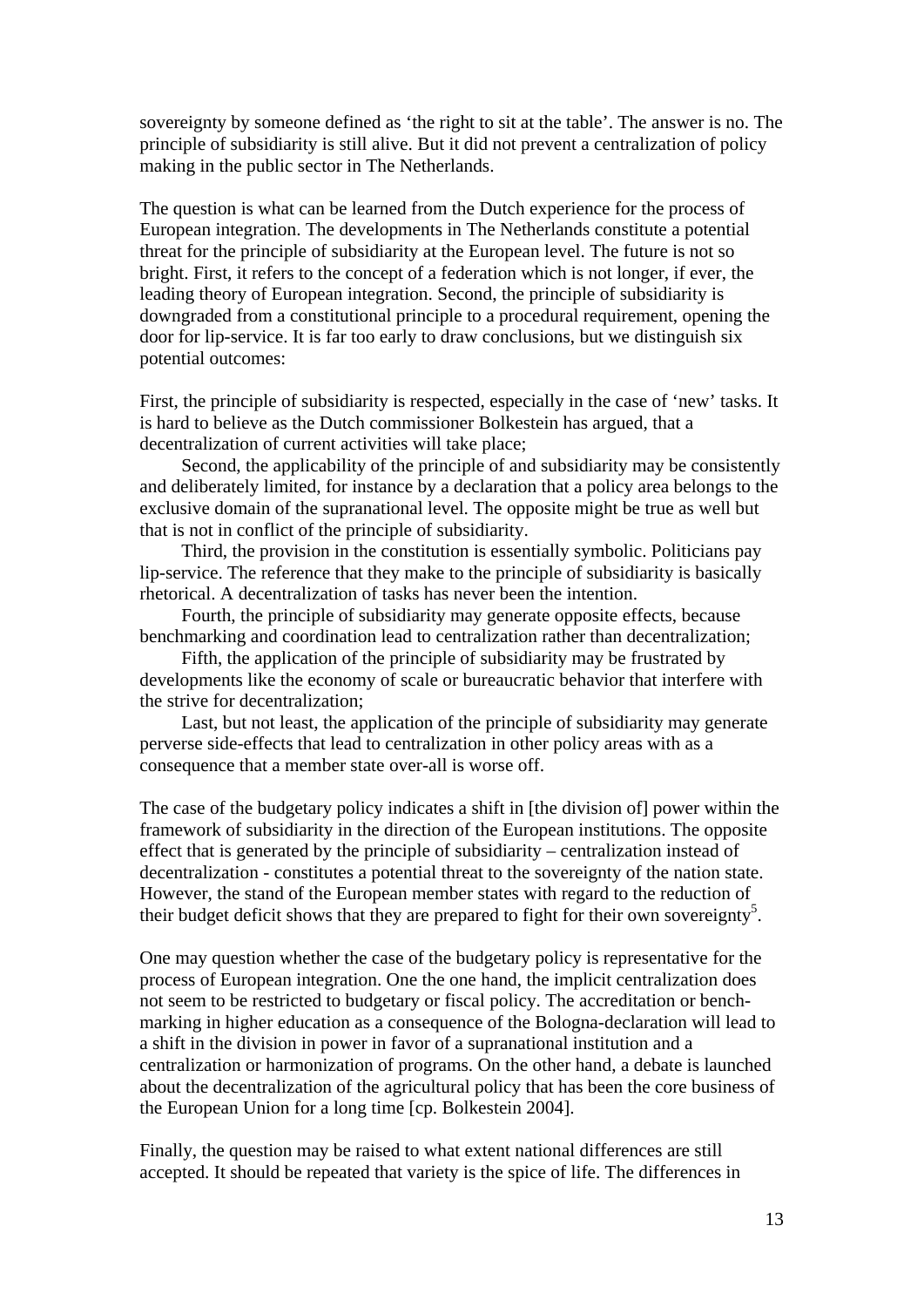budgetary strategy or policy mix of the European member states to deal with fiscal stress constitute not so much of a threat as well as a force. The core of politics is, as Van Gunsteren has stated correctly, learning to cope with differences [Van Gunsteren 1994].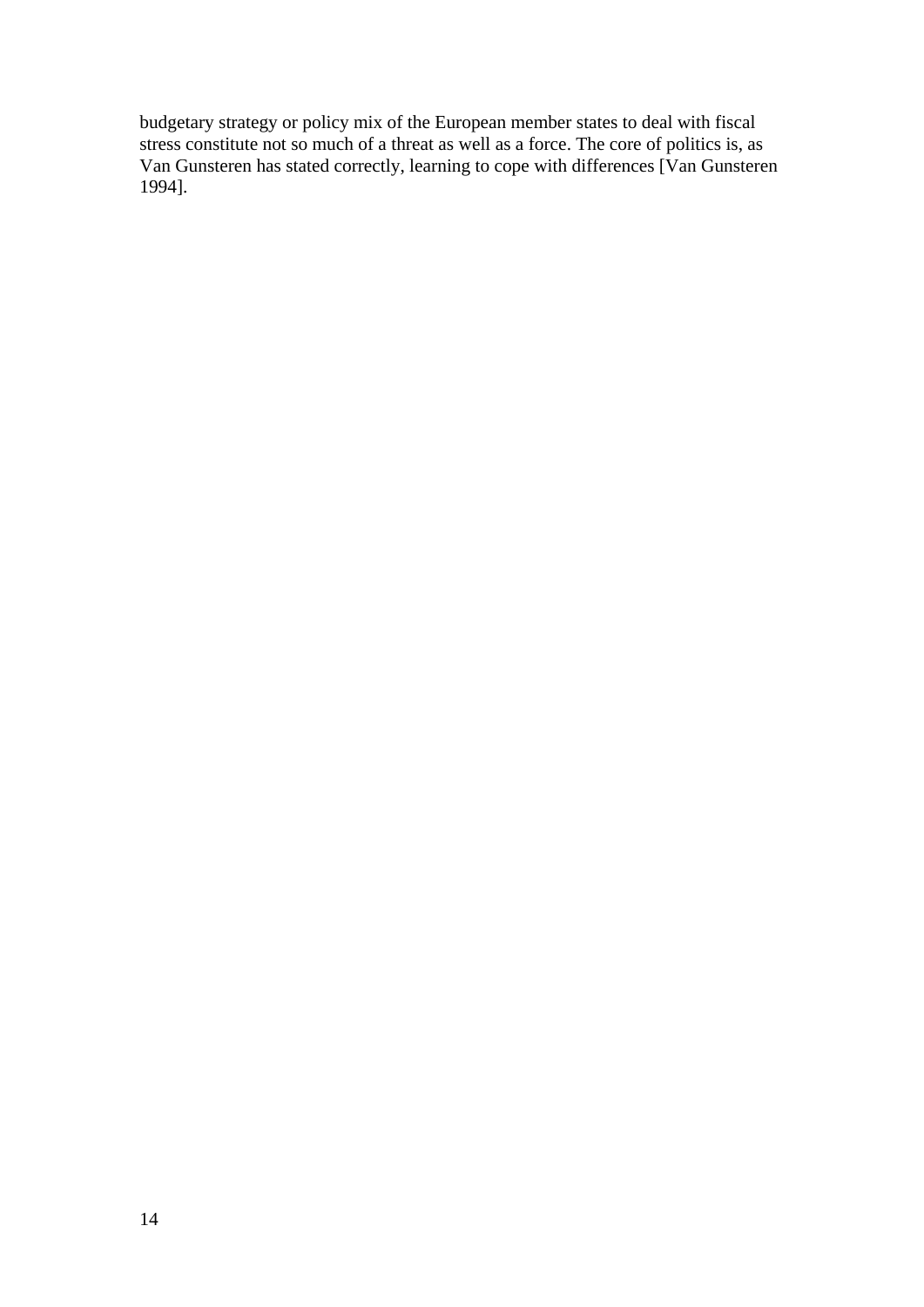#### **Endnotes**

- 1. We would like to thank the member of the Center of Public Governance and the participants of the 2004 Conference of the Transatlantic Policy Consortium.
- 2. In all fairness should be noted that Thorbecke belong the liberal movement.
- 3. A qualified majority will be reached from November 1, 2004 on if the following two conditions are met:
	- **i** if a majority of member states approve in some cases a two-thirds majority;
	- a minimum of 232 votes is cast in favor of the proposal, i.e. 72.3 % of the 321 votes.

In addition, a member state may ask for confirmation that the votes in favor represent at least 62% of the total population of the Union. If this is found not to be the case, the decision will not be adopted.

- 4. The minority coalition, standing for 20 of the 87 votes, came 5 votes short for a veto.
- 5. The outcome of the process of European integration may, as such, more in line than expected with the striking characterization of Alexis de Tocqueville of the original idea of the American federation' [Van Aubel & Van Nispen 2002, p. 102].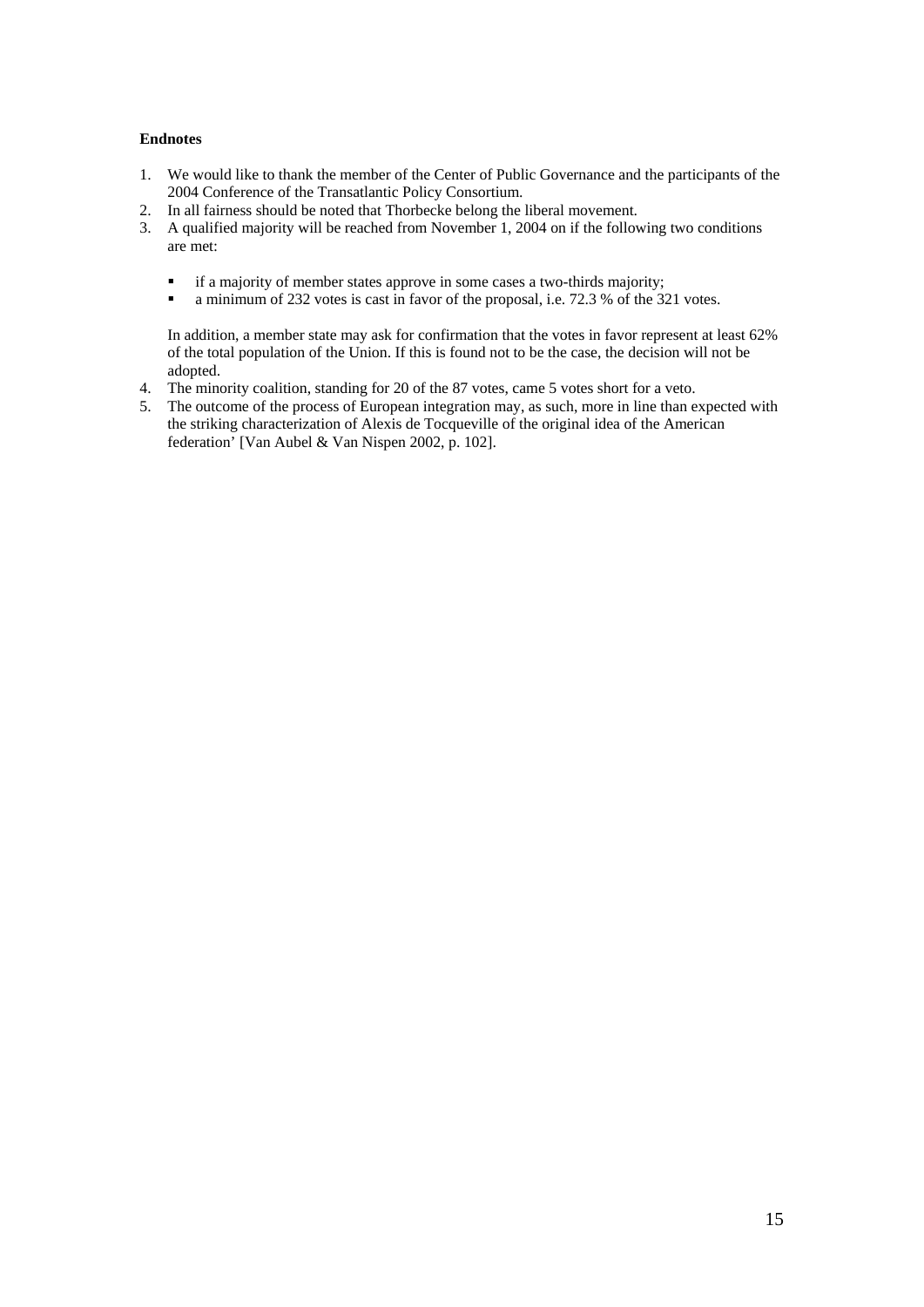#### **Literature**

- Alting van Geusau, F.A.M., Een steeds hechter verbond? Gebruiker: Europese Unie; paswoord: subsidiariteit [A More and More Closer Union? User: European Union; Password: Subsidiarity], in Bekkers et al., *op. cit*. 1995, p. 41-54.
- Balkenende, J.P., *Overheidsregelgeving en maatschappelijke organisaties [Public Rulemaking and Societal Organzations]*, Samsom H.D. Tjeenk Willink, Alphen aan den Rijn 1992.
- Banning, W., *Hedendaagse sociale bewegingen* [Social Movements Nowadays], Van Loghum Slaterus, Arnhem, 1962.
- Bekkers, V.J.J.M., H.T.P.M. van den Hurk & G. Leenknegt [eds.], *Subsidiariteit en Europese integratie. Een oude wijsheid in een nieuwe context* [Subsidiarity and European Integration. An Old Wisdom in a New Context], W.E.J. Tjeenk Willink, Zwolle 1995.
- Brasz, H.A., *Veranderingen in het Nederlandse communalisme* [Changes in Dutch Local Government], Comp. Assen 1960.
- Bolkestein, F., *The Limits of Europe*, Lannoo, Tielt 2004.
- De Tocqueville, A., *Democracy in America*, The University of Chicago Press, Chicago/London 2000.
- European Commission, *European Governance. A White Paper*, Brussels, COM [2001] Final.
- Frissen, P.H.A., *De lege staat* [The Empty State], Nieuwezijds, Amsterdam 1999.
- Gladdish, K., *Governing from the Centre: Politics and Policy-making in The Netherlands*, Hurst, London 1991.
- Hendriks F. & Th. Toonen [eds.], *Schikken en plooien: de stroperige staat bij nader inzien* [Dealing] and Weeling: the Viscous State Reconsidered], Van Gorcum, Assen, 1998.
- Hooghe. L. & G. Marks, *Multi-Level Governance and European Integration*, Rowman and Littlefield, Lanham etc, 2001.
- Kersbergen, K. van & F. van Waarden*, Shifts in Governance: Problems of Legitimacy and Accountability*, NWO, The Hague 2001.
- Kickert, W.A.M., E.H. Klijn & J.F.M. Koppenjan [eds.], *Managing Complex Networks*, Sage, London 1997.
- Kooiman, J., Governance: A Social-Political Perspective, in: Jurgen R. Grote & Bernard Gbikpi [eds.], *Participatory Governance. Political and Societal Implications*, Leske + Budrich, Opladen 2002, p. 71-96.
- Kohler-Koch, B. & R. Eising [eds.], *The Transformation of Governance in the European Union*, Routledge, London & New York 1999.
- Kranenburg, M., Frits Bolkestein zoekt grenzen van Europa, *NRC Handelsblad* d.d. 8 maart 2004.
- Kuyper, A., *Lectures on Calvinism*, Six lectures delivered at Princeton University, 1898 under the auspices of the L. P. Stone Foundation [The Stone Lectures].
- Lijphart, A., *The Politics of Accommodation: Pluralism and Democracy in The Netherlands*, University of California Press, Berkeley 1975.
- Marks, G., Hooghe, L. & Blank, K. 'European Integration from the 1980s: State-Centric vs. Multi-Level Governance', *Journal of Common Market Studies* 1996 [vol. 34], no. 3, pp. 341-378.
- Mer, F., l'Égoïsme français [The French selfishness] , Editorial, *Le Monde* 9 octobre 2002.
- Osborne, D. & T. Gaebler, *Reinventing Government. How Entrepreneurial Spirit is Transforming the Public Sector*, Plume, Penguin Books, Harmondsworth 1993.
- Peterson, J. & E. Bomberg, E., *Decision-making in the European Union*, MacMillan Press Ltd, 1999.
- Pierre, J. & B.G. Peters, *Governance*, *Politics* and the *State*, Macmillan, Basingstoke [etc.]/St. Martins Press, New York.
- Rhodes, R.A.W., *Understanding Governance*, Open University Press, Buckingham 1997.
- Ringeling, A., The Primacy of Politics?, in: Eberhard Bohne, Ch.F. Bonser & K.M. Spencer [eds.], Transatlantic *Perspectives on Liberalization and Democratic Governance* , LIT verlag, Berlin etc., 2004, pp.  $207 - 231$ .
- Rosamond, B., *Theories of European Integration*, Pelgrave, Basingstoke 2000.
- Sandholtz, W. & A. Stone Sweet [eds], *European Integration and Supranational Governance*, Oxford, Oxford University Press, 1998.
- Siedentop, L., *Democracy in Europe*, Allen Lane/The Penguin Press, London etc. 2000.
- Schmitter, P.C. & G. Lehmbruch [eds.], *Trends toward Corporatist Intermediation*, Sage London, 1979.
- Stillman II, R.J., *Preface to Public Administration*, St. Martins Press, New York, 1991.
- Tjeenk Willink, H.D., Algemene Beschouwingen [General Considerations], Raad van State, *Jaarverslag 2003*, 's-Gravenhage 2004.